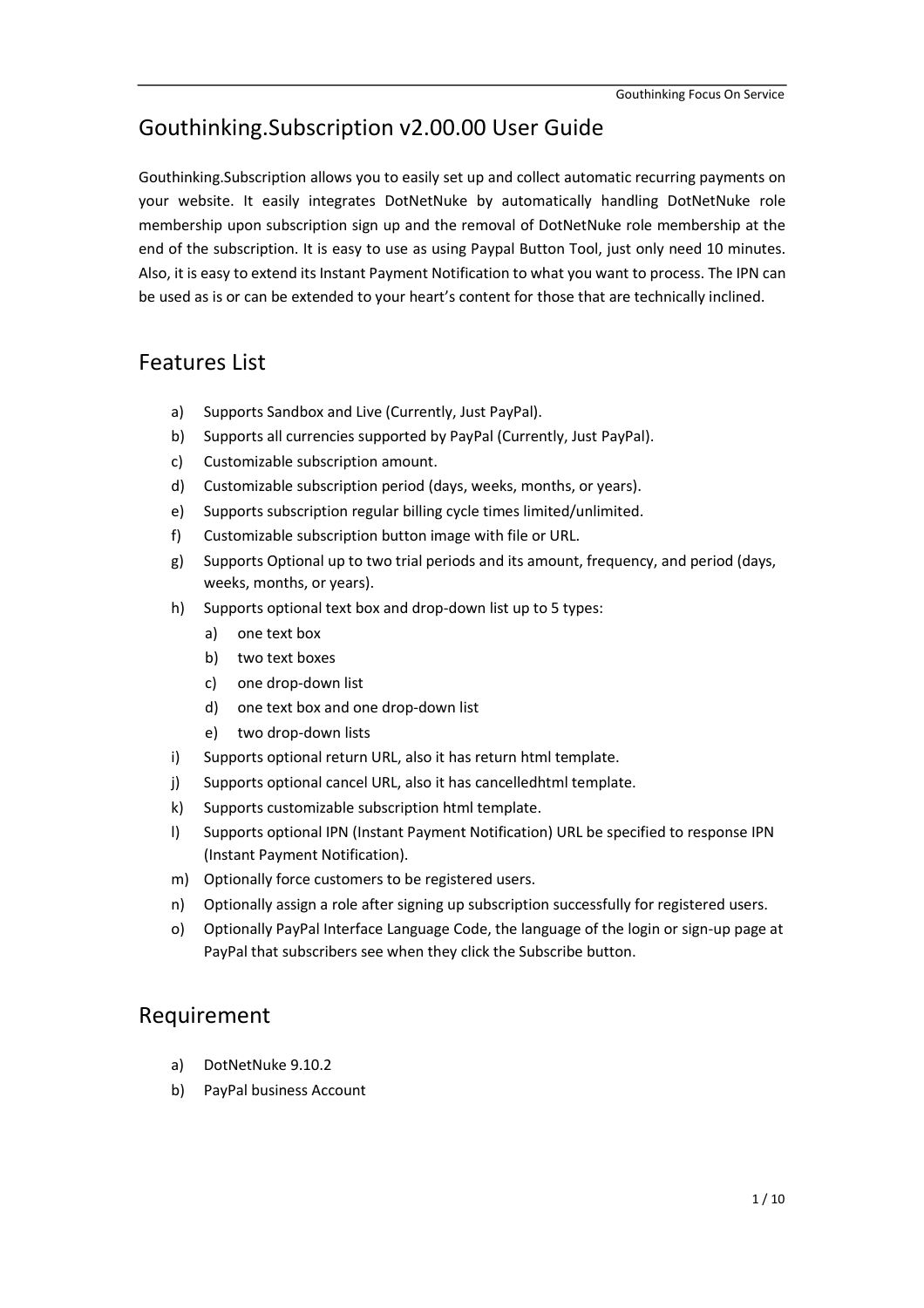# How to Install a Goutinking.Subscription Module

- a) Login your DotNetNuke site as supper user (may be host account)
- b) Go to Extensions tab, then click "Install Extension link to install Goutinking.Subscription l module
- c) Add one Goutinking.Subscription module into page which you want.

# How to set up a subscription

Note: You can refer to [PayPal button tool](https://www.paypal.com/buttons/redirect/subscribe?flowloggingId=f572184568fd1) to set up this module. https://www.paypal.com/buttons/redirect/subscribe?flowloggingId=f572184568fd1

a) Set up a Subscription like the below Gouthinking.Subscription

Our Subscription : Demo Subscription

Lorem ipsum dolor sit amet, consectetuer adipiscing elit. Proin venenatis turpis ut quam. In dolor. Nam ultrices nisl sollicitudin sapien. Ut lacinia aliquet ante. Lorem ipsum dolor sit amet, consectetuer adipiscing elit. Proin venenatis turpis ut quam. In dolor. Nam ultrices nisl sollicitudin sapien. Ut lacinia aliquet ante. Lorem ipsum dolor sit amet, consectetuer adipiscing elit. Proin venenatis turpis ut quam. In dolor. Nam ultrices nisl sollicitudin sapien. Ut lacinia aliquet ante.



- b) Login your site as admin and go to page at where the module is located.
- c) Click on "Subscription Information" link with pencil icon. Go to "Subscription Information" tab, then fill it out like the below.

HEADERDANE



Your Selections: Color: Black v Size:  $S \vee$ Subscribe VISA COMPOSITION

a) Basic Information About This Subscription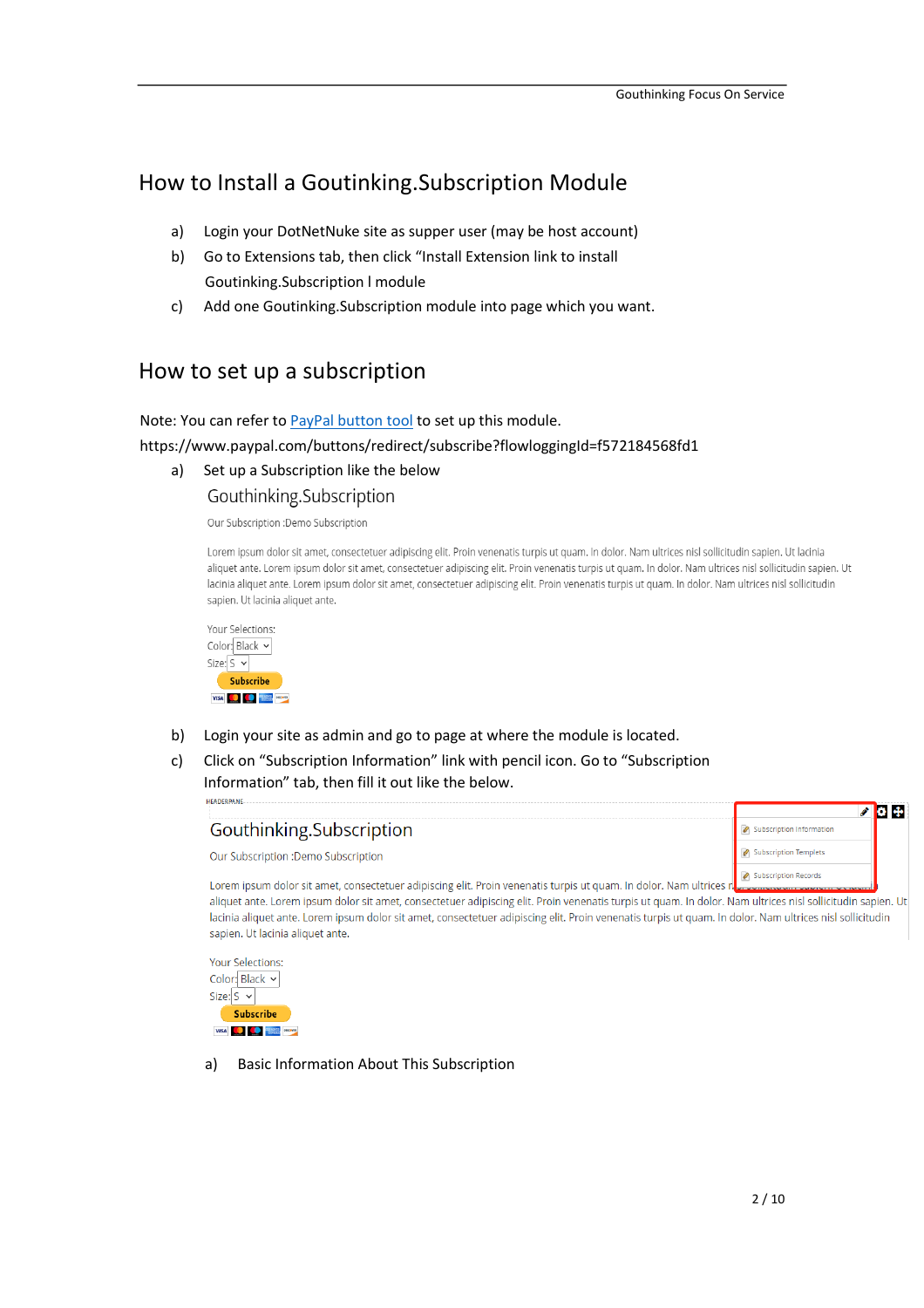| Subscription.Information                            |    |                               |  |  |  |
|-----------------------------------------------------|----|-------------------------------|--|--|--|
| <b>Basic Information About This Subscription</b>    |    |                               |  |  |  |
| <b>Paypal Business Account:</b>                     | o  | sb-c5sje15598270@busin        |  |  |  |
| <b>PaypallD Mode</b>                                | 63 | SandBox V                     |  |  |  |
| <b>Subscription Name:</b>                           | o  | Demo Subscription             |  |  |  |
| <b>Currency:</b>                                    | o  | USD <sub>V</sub>              |  |  |  |
| <b>Recurring amount to be billed:</b>               | o  | 0.1                           |  |  |  |
| <b>Billing cycle:</b>                               | G) | 3 ₩ <br>day(s)                |  |  |  |
| After how many cycles should<br>billing stop?       | G) | 18                            |  |  |  |
| <b>Subscription Image Button:</b>                   | o  |                               |  |  |  |
| Link Type: O URL (a Link to an External Resource)   |    |                               |  |  |  |
| $\bigcirc$ File (A File on Your Site)               |    |                               |  |  |  |
| Location (Enter the Address of the Link):           |    |                               |  |  |  |
| https://www.paypalobjects.com/en_US/i/btn/btn_sut   |    | <b>Select an Existing URL</b> |  |  |  |
|                                                     |    |                               |  |  |  |
|                                                     |    |                               |  |  |  |
|                                                     |    |                               |  |  |  |
| Add Up To Two Trial Periods (Optional)              |    |                               |  |  |  |
| <b>Customize Up To Two Options (Optional)</b>       |    |                               |  |  |  |
| Other Information About This Subscription(Optional) |    |                               |  |  |  |
| <b>Return</b><br>Save.                              |    |                               |  |  |  |

### b) Add Up to Two Trial Periods (Optional)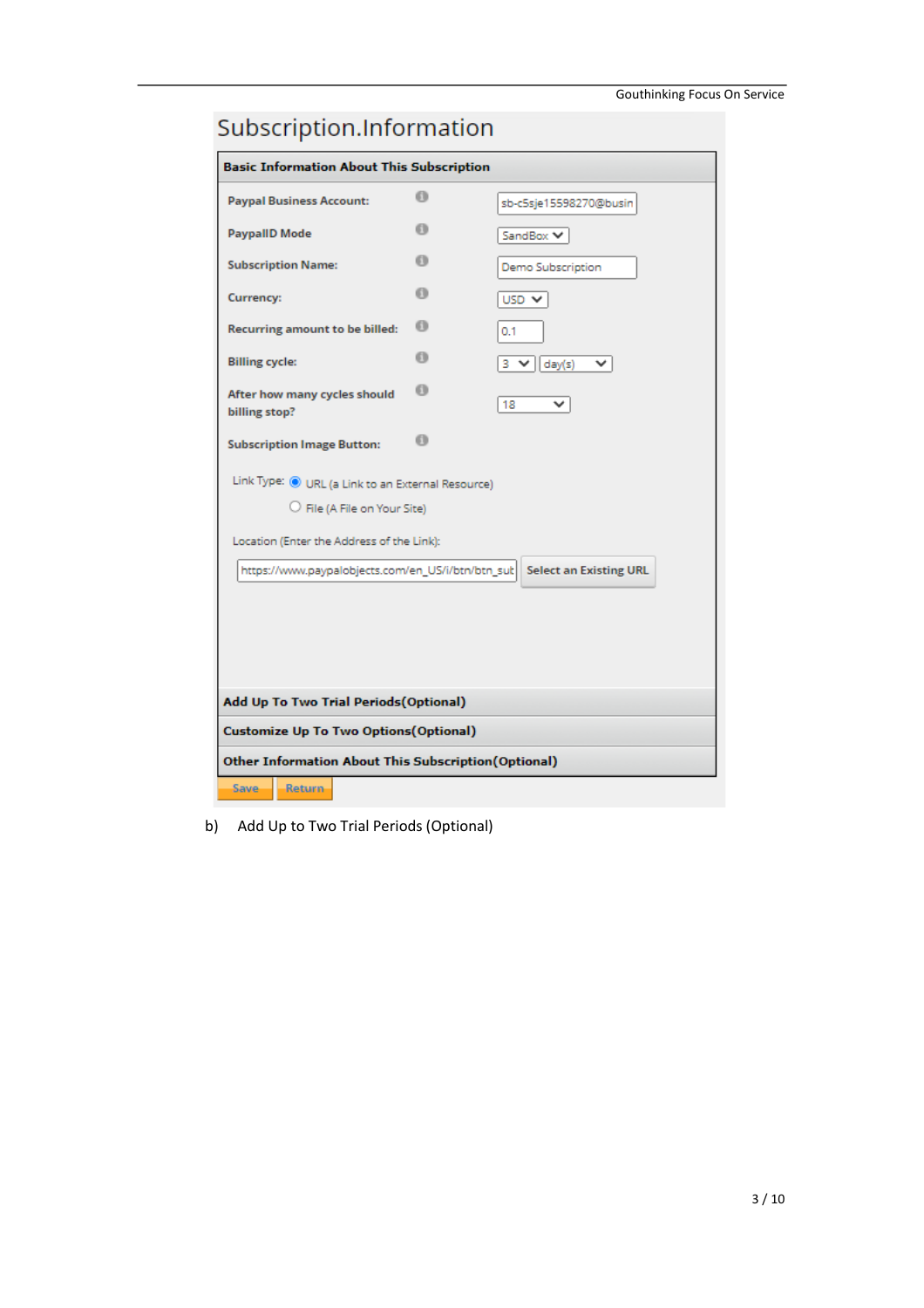# Subscription.Information

| <b>Basic Information About This Subscription</b>                      |  |  |  |  |
|-----------------------------------------------------------------------|--|--|--|--|
| Add Up To Two Trial Periods (Optional)                                |  |  |  |  |
| Two Trials $\vee$<br>Offer one or two trial(s) to your<br>subscribers |  |  |  |  |
| Amount to bill during first trial<br>0.1<br>period                    |  |  |  |  |
| How long should first trial period<br>1<br>day(s)<br>last?            |  |  |  |  |
| Amount to bill during second trial <sup>ed</sup><br>0.1<br>period     |  |  |  |  |
| ദ<br>How long should first second<br>1<br>day(s)<br>period last?      |  |  |  |  |
| <b>Customize Up To Two Options (Optional)</b>                         |  |  |  |  |
| Other Information About This Subscription(Optional)                   |  |  |  |  |
| <b>Return</b><br>Save                                                 |  |  |  |  |

c) Customize Up to Two Options (Optional)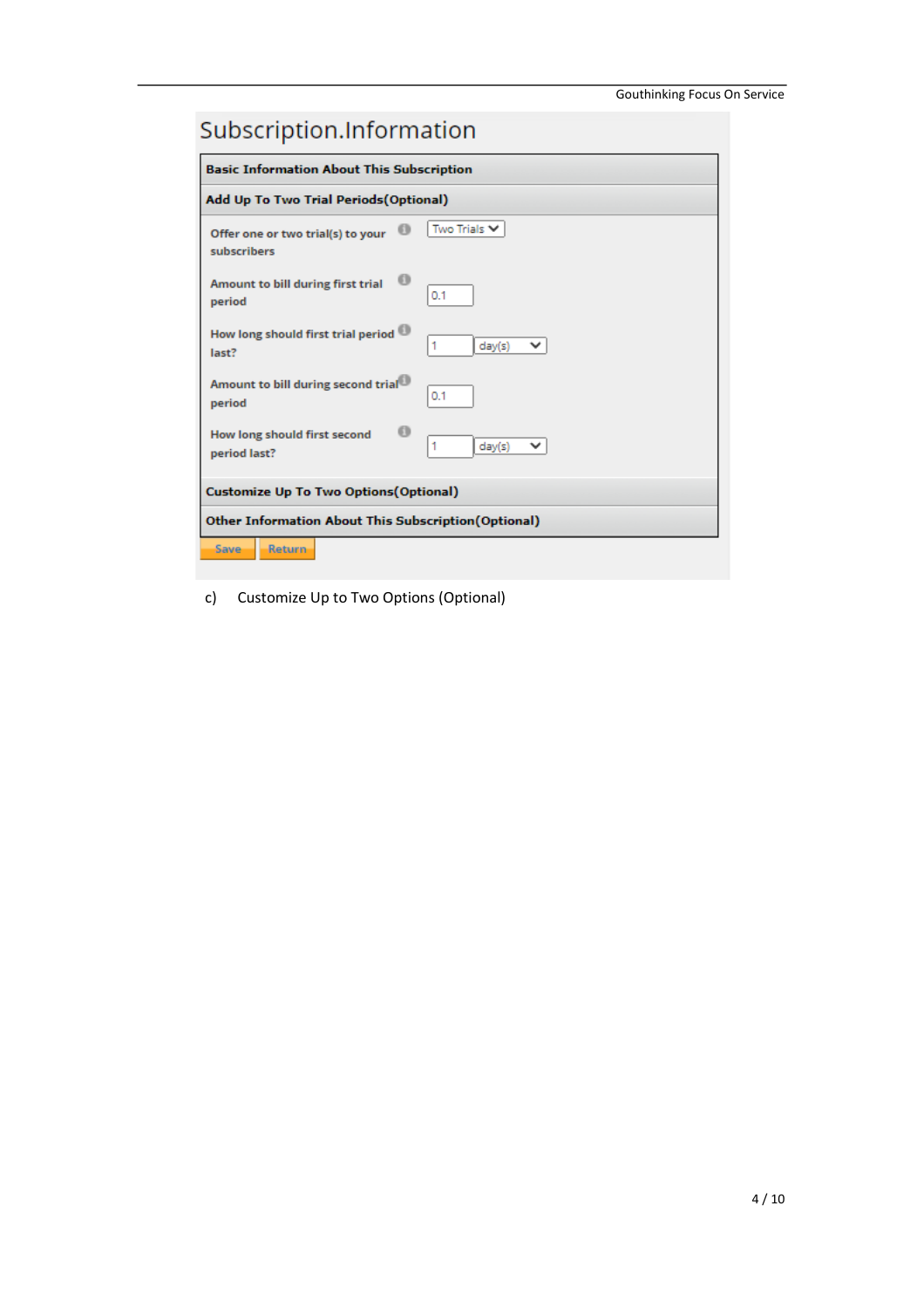| Subscription.Information                                                                       |                                                                                                 |  |  |  |
|------------------------------------------------------------------------------------------------|-------------------------------------------------------------------------------------------------|--|--|--|
| <b>Basic Information About This Subscription</b>                                               |                                                                                                 |  |  |  |
| Add Up To Two Trial Periods(Optional)                                                          |                                                                                                 |  |  |  |
| <b>Customize Up To Two Options (Optional)</b>                                                  |                                                                                                 |  |  |  |
| <b>Customize Options:</b>                                                                      | 6                                                                                               |  |  |  |
| Both Drop-Down Fields                                                                          |                                                                                                 |  |  |  |
| <b>Option1 Name:</b>                                                                           | 0                                                                                               |  |  |  |
| Color                                                                                          |                                                                                                 |  |  |  |
| <b>Option1 Values List:</b>                                                                    | 6                                                                                               |  |  |  |
| Black                                                                                          |                                                                                                 |  |  |  |
| White                                                                                          |                                                                                                 |  |  |  |
| Red                                                                                            |                                                                                                 |  |  |  |
|                                                                                                |                                                                                                 |  |  |  |
|                                                                                                | For Option1 Values List, you can add up to 10 options, each option value at separate line, each |  |  |  |
| value should be no more than 200 characters.                                                   |                                                                                                 |  |  |  |
| <b>Option2 Name:</b>                                                                           | 61)                                                                                             |  |  |  |
| Size                                                                                           |                                                                                                 |  |  |  |
| <b>Option2 Values List:</b>                                                                    | ര                                                                                               |  |  |  |
| s                                                                                              |                                                                                                 |  |  |  |
| М                                                                                              |                                                                                                 |  |  |  |
| L                                                                                              |                                                                                                 |  |  |  |
|                                                                                                |                                                                                                 |  |  |  |
|                                                                                                |                                                                                                 |  |  |  |
| For Option2 Values List, you can add up to 10 options,each option value at separate line, each |                                                                                                 |  |  |  |
| value should be no more than 200 characters.                                                   |                                                                                                 |  |  |  |
| Other Information About This Subscription(Optional)                                            |                                                                                                 |  |  |  |
| Return<br>Save                                                                                 |                                                                                                 |  |  |  |

d) Other Information About This Subscription (Optional)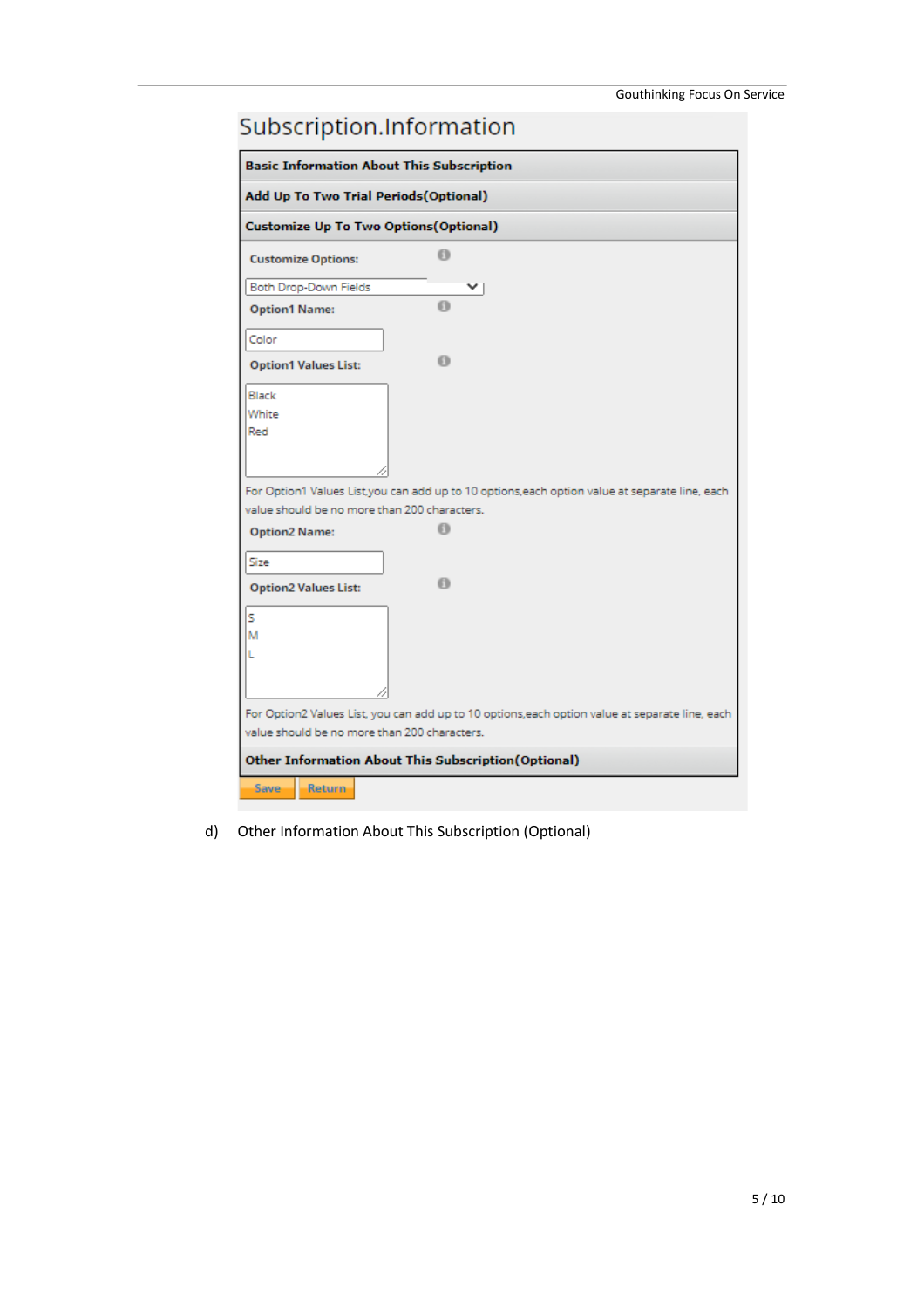| Subscription. Information                                                                                                                                                                                                                                                                                    |    |            |  |  |
|--------------------------------------------------------------------------------------------------------------------------------------------------------------------------------------------------------------------------------------------------------------------------------------------------------------|----|------------|--|--|
| <b>Basic Information About This Subscription</b>                                                                                                                                                                                                                                                             |    |            |  |  |
| Add Up To Two Trial Periods (Optional)                                                                                                                                                                                                                                                                       |    |            |  |  |
| <b>Customize Up To Two Options (Optional)</b>                                                                                                                                                                                                                                                                |    |            |  |  |
| Other Information About This Subscription(Optional)                                                                                                                                                                                                                                                          |    |            |  |  |
| <b>Return Url:</b>                                                                                                                                                                                                                                                                                           | m  |            |  |  |
| <b>Cancel Url:</b>                                                                                                                                                                                                                                                                                           | бЪ |            |  |  |
| <b>IPN Url:</b>                                                                                                                                                                                                                                                                                              | 63 |            |  |  |
| <b>Must Login At First?</b>                                                                                                                                                                                                                                                                                  | бħ | $ V_{PS} $ |  |  |
| <b>Assign A Role</b>                                                                                                                                                                                                                                                                                         |    | None<br>v  |  |  |
| Paypal Interface Language Code:                                                                                                                                                                                                                                                                              |    |            |  |  |
| The language of the login or sign-up page that subscribers see when they click the Subscribe button. If<br>empty, the language is determined by a PayPal cookie in the subscriber's browser. If there is no PayPal<br>cookie, the default language is U.S. English. For allowable values, see Country Codes. |    |            |  |  |
| Save.<br><b>Return</b>                                                                                                                                                                                                                                                                                       |    |            |  |  |

In this tab, you can specify a URL to accept HTTP request form information from PayPal IPN and make a response (extend role membership or update something into database) to follow your logic.

- e) Finally, to click "Save" Button to update it, then to get it returned by clicking "Return" Button.
- d) Click "Subscription Templets" link with pencil icon. Go to "Subscription Templets" tab, then fill it out like the below. a) Return Html (Optional)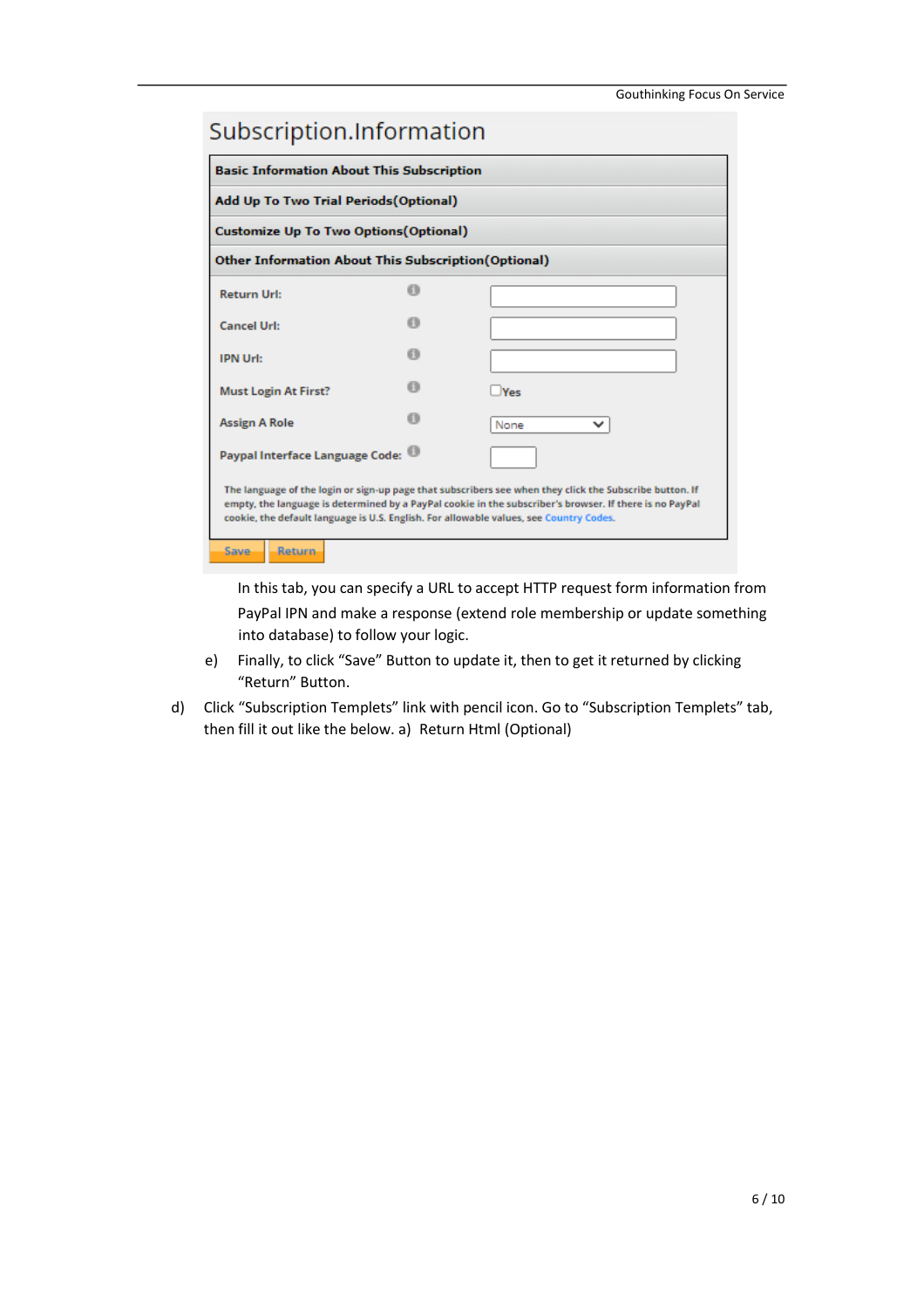# Subscription.Templets

| <b>Return Html(Optional)</b>                                                                                                                                                                                                               |  |  |  |  |  |  |
|--------------------------------------------------------------------------------------------------------------------------------------------------------------------------------------------------------------------------------------------|--|--|--|--|--|--|
| $\bullet$<br><b>Return Html</b>                                                                                                                                                                                                            |  |  |  |  |  |  |
|                                                                                                                                                                                                                                            |  |  |  |  |  |  |
|                                                                                                                                                                                                                                            |  |  |  |  |  |  |
| $\times$ $\circ$ $\circ$ $\circ$ $\circ$ $\circ$<br>9、第一章<br>23 GO H<br>S.<br>Source<br>$\leftrightarrow$                                                                                                                                  |  |  |  |  |  |  |
| 非 " 器 三<br>p<br>۰¶<br>$\P$<br>$\frac{1}{2} =$<br>$\mathop{\bullet}\limits^{\bullet\equiv}_{\bullet\equiv}$<br>量量量<br>$\bullet$<br>6                                                                                                        |  |  |  |  |  |  |
| $\equiv$ 0 $\Omega$ = 0<br>$\blacksquare$<br>۵A<br>$I \cup S \times_{e} x^{e}$<br>Styles<br>В<br>$\mathbf{I}_{\mathsf{x}}$<br>Format<br>Font<br>Size -<br>$\overline{\phantom{a}}$<br>$\overline{\phantom{a}}$<br>$\overline{\phantom{a}}$ |  |  |  |  |  |  |
| $A - B -$                                                                                                                                                                                                                                  |  |  |  |  |  |  |
|                                                                                                                                                                                                                                            |  |  |  |  |  |  |
| hi, thank you for ordering our subscription: [SubscriptionName].                                                                                                                                                                           |  |  |  |  |  |  |
|                                                                                                                                                                                                                                            |  |  |  |  |  |  |
|                                                                                                                                                                                                                                            |  |  |  |  |  |  |
|                                                                                                                                                                                                                                            |  |  |  |  |  |  |
|                                                                                                                                                                                                                                            |  |  |  |  |  |  |
|                                                                                                                                                                                                                                            |  |  |  |  |  |  |
| Words: $6 \angle$                                                                                                                                                                                                                          |  |  |  |  |  |  |
| <b>Custom Editor Options</b>                                                                                                                                                                                                               |  |  |  |  |  |  |
|                                                                                                                                                                                                                                            |  |  |  |  |  |  |
| <b>Load Deafult Return Html</b>                                                                                                                                                                                                            |  |  |  |  |  |  |
| Available token                                                                                                                                                                                                                            |  |  |  |  |  |  |
| • [SubscriptionName]: it is name of your subscription.                                                                                                                                                                                     |  |  |  |  |  |  |
|                                                                                                                                                                                                                                            |  |  |  |  |  |  |
| <b>Cancel Html(Optional)</b>                                                                                                                                                                                                               |  |  |  |  |  |  |
| <b>View Html(Optional)</b>                                                                                                                                                                                                                 |  |  |  |  |  |  |
| Return<br>Save<br>Its Html displays when customer returns from PayPal after sign up a subscription                                                                                                                                         |  |  |  |  |  |  |

successfully.

b) Cancel Html(Optional)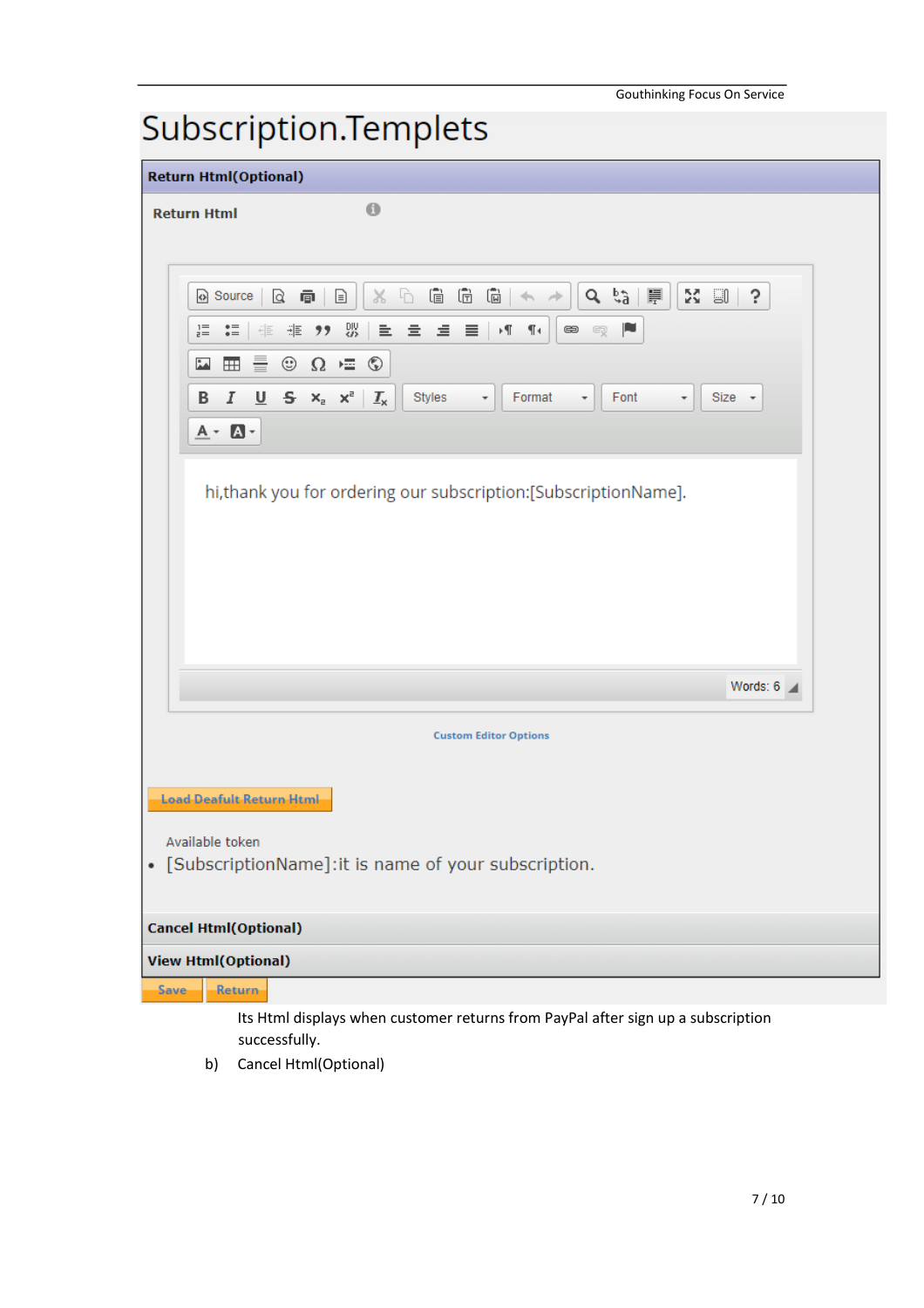# Subscription.Templets

| <b>Return Html(Optional)</b>                                                                                                                                                                                                                   |  |  |  |  |  |
|------------------------------------------------------------------------------------------------------------------------------------------------------------------------------------------------------------------------------------------------|--|--|--|--|--|
| <b>Cancel Html(Optional)</b>                                                                                                                                                                                                                   |  |  |  |  |  |
| $\bullet$<br><b>Cancel Html</b>                                                                                                                                                                                                                |  |  |  |  |  |
|                                                                                                                                                                                                                                                |  |  |  |  |  |
| $\bar{(\mathbb{E})}$<br>Ġ<br>$\begin{bmatrix} \overline{\mathbb{N}} \ \overline{\mathbb{N}} \end{bmatrix}$<br>$\sigma$ $\vec{r}$ $\equiv$<br>ħ<br>23 W<br>$\Box$<br>$\frac{1}{26}$<br>Ś.<br>Q @<br>o Source<br>$\leftrightarrow$ $\rightarrow$ |  |  |  |  |  |
| 앲<br>言<br>P<br>$\overset{\bullet}{\scriptscriptstyle\bullet}{}^\equiv_{\scriptscriptstyle\bullet}$<br>量量量<br>⊦¶<br>$\P_4$<br>œ<br>$i =$<br>非一分<br>$\mathcal{C}_{\mathbb{X}}^{\mathbb{Z}}$<br>6월                                                |  |  |  |  |  |
| $\circledcirc$ $\Omega$ $=$<br>$\overset{\circ}{\mathbb{A}}$<br>를.<br>$^\circledR$<br>$\begin{array}{c} \begin{array}{c} \text{H} \end{array} \end{array}$                                                                                     |  |  |  |  |  |
| $\underline{\mathsf{U}}$ 5 $x$ <sub>2</sub> $x$ <sup>2</sup><br>Styles<br>B<br>Ι<br>$\mathcal{I}_{\mathsf{x}}$<br>Format<br>Font<br>Size +<br>$\scriptstyle\rm w$<br>$\scriptstyle\rm v$<br>$\overline{\phantom{a}}$                           |  |  |  |  |  |
| $A - B -$                                                                                                                                                                                                                                      |  |  |  |  |  |
| Welcome you order this subscription later!                                                                                                                                                                                                     |  |  |  |  |  |
| Words: $6 -$                                                                                                                                                                                                                                   |  |  |  |  |  |
|                                                                                                                                                                                                                                                |  |  |  |  |  |
| <b>Custom Editor Options</b>                                                                                                                                                                                                                   |  |  |  |  |  |
| <b>Load Deafult Cancel Html</b>                                                                                                                                                                                                                |  |  |  |  |  |
| <b>View Html(Optional)</b>                                                                                                                                                                                                                     |  |  |  |  |  |
| Return<br><b>Save</b>                                                                                                                                                                                                                          |  |  |  |  |  |

Its Html displays when customer returns from Paypal after cancel a subscription.

c) View Html(Optional)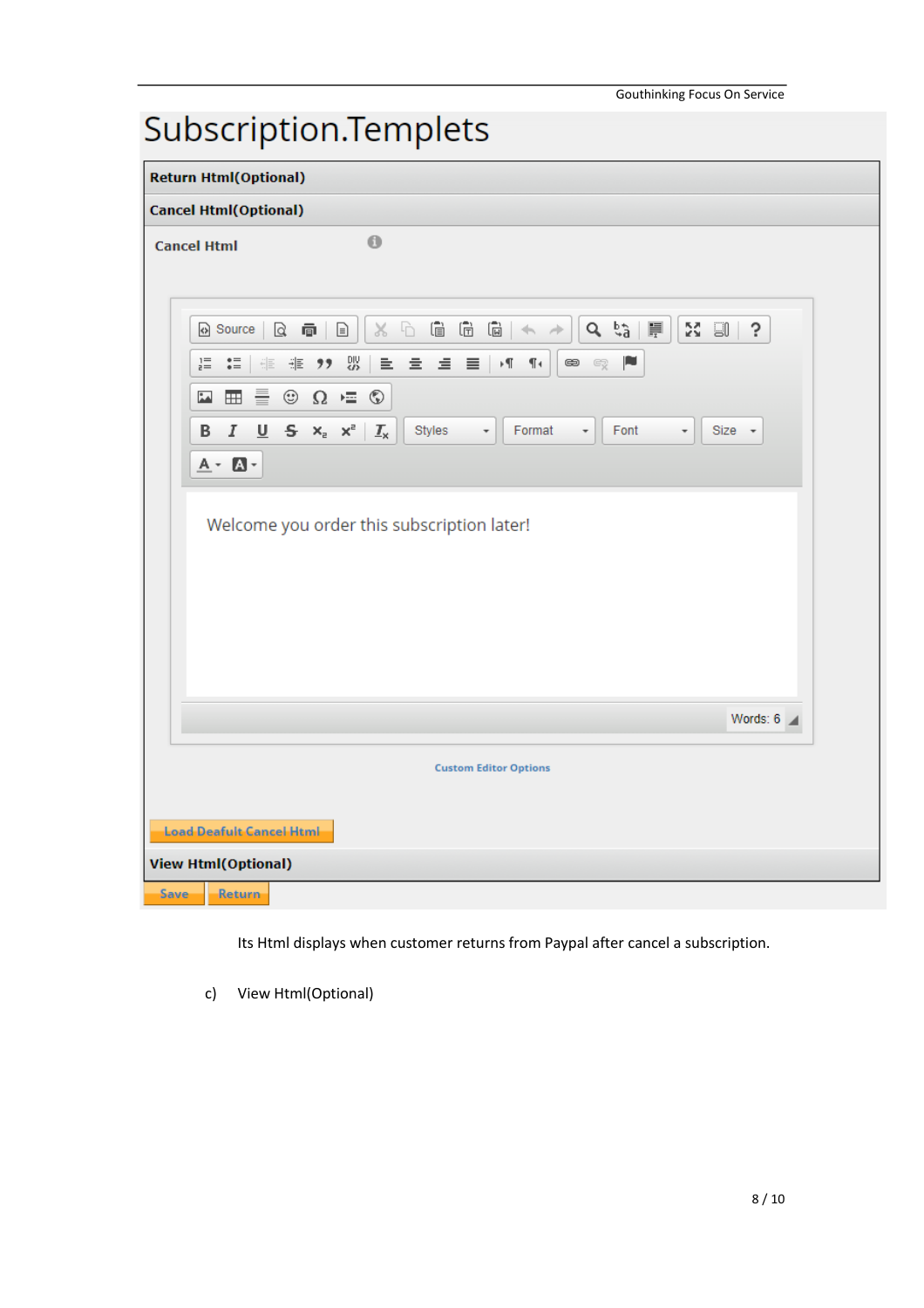| Subscription.Templets                                                                                                                                                                                                                                                                                                                                                                                                                                                                                                                        |  |  |  |  |  |
|----------------------------------------------------------------------------------------------------------------------------------------------------------------------------------------------------------------------------------------------------------------------------------------------------------------------------------------------------------------------------------------------------------------------------------------------------------------------------------------------------------------------------------------------|--|--|--|--|--|
| <b>Return Html(Optional)</b>                                                                                                                                                                                                                                                                                                                                                                                                                                                                                                                 |  |  |  |  |  |
| <b>Cancel Html(Optional)</b>                                                                                                                                                                                                                                                                                                                                                                                                                                                                                                                 |  |  |  |  |  |
| <b>View Html(Optional)</b>                                                                                                                                                                                                                                                                                                                                                                                                                                                                                                                   |  |  |  |  |  |
| o<br><b>View Html</b>                                                                                                                                                                                                                                                                                                                                                                                                                                                                                                                        |  |  |  |  |  |
| 临<br>Ĝ,<br>M.<br>個<br>扃<br>旱<br>$\Box$ ?<br>面<br>Q<br>o] Source<br>ld<br>$\equiv$<br>x                                                                                                                                                                                                                                                                                                                                                                                                                                                       |  |  |  |  |  |
| $\mathop{\mathsf{:=}}\limits$<br>맳<br>٠¶<br>T.<br>œ<br>≘<br>$i =$<br>$\Omega = \mathbb{Q}$<br>☺<br>لمنا<br>HH.<br>$=$                                                                                                                                                                                                                                                                                                                                                                                                                        |  |  |  |  |  |
| $\underline{\mathsf{U}}$<br>$S \times_{2}^{\infty}$<br>Styles<br>Font<br>Size<br>$I_{\rm x}$<br>Format<br>в                                                                                                                                                                                                                                                                                                                                                                                                                                  |  |  |  |  |  |
| $A - A$                                                                                                                                                                                                                                                                                                                                                                                                                                                                                                                                      |  |  |  |  |  |
| nisi sollicitudin sapien. Ut lacinia aliquet ante. Lorem ipsum dolor sit<br>amet, consectetuer adipiscing elit. Proin venenatis turpis ut quam. In<br>dolor. Nam ultrices nisl sollicitudin sapien. Ut lacinia aliquet ante.<br>Your Selections:<br>[Option#1Name]:[Option#1Values]<br>[Option#2Name]:[Option#2Values]<br>[SubscriptionImageButton]                                                                                                                                                                                          |  |  |  |  |  |
| Words: 80 / 1                                                                                                                                                                                                                                                                                                                                                                                                                                                                                                                                |  |  |  |  |  |
| <b>Custom Editor Options</b>                                                                                                                                                                                                                                                                                                                                                                                                                                                                                                                 |  |  |  |  |  |
| <b>Load Deafult View Html</b><br>Available token<br>[SubscriptionName]: it is name of your subscription.<br>٠<br>[Option#1Name]: it is your first option's name if you have first option.<br>٠<br>[Option#1Values]: it is your first option's value list if you have first option.<br>٠<br>[Option#2Name]: it is your second option's name if you have second option.<br>٠<br>[Option#2Values]: it is your second option's value list if you have second option.<br>٠<br>[SubscriptionImageButton]: it is image button of subscription.<br>٠ |  |  |  |  |  |
| <b>Save</b><br><b>Return</b>                                                                                                                                                                                                                                                                                                                                                                                                                                                                                                                 |  |  |  |  |  |

It is subscription html view page at your module in your site. It help you how to display your subscription content.

d) Finally, to click "Save" Button to update it, then to get it returned by clicking "Return" Button.